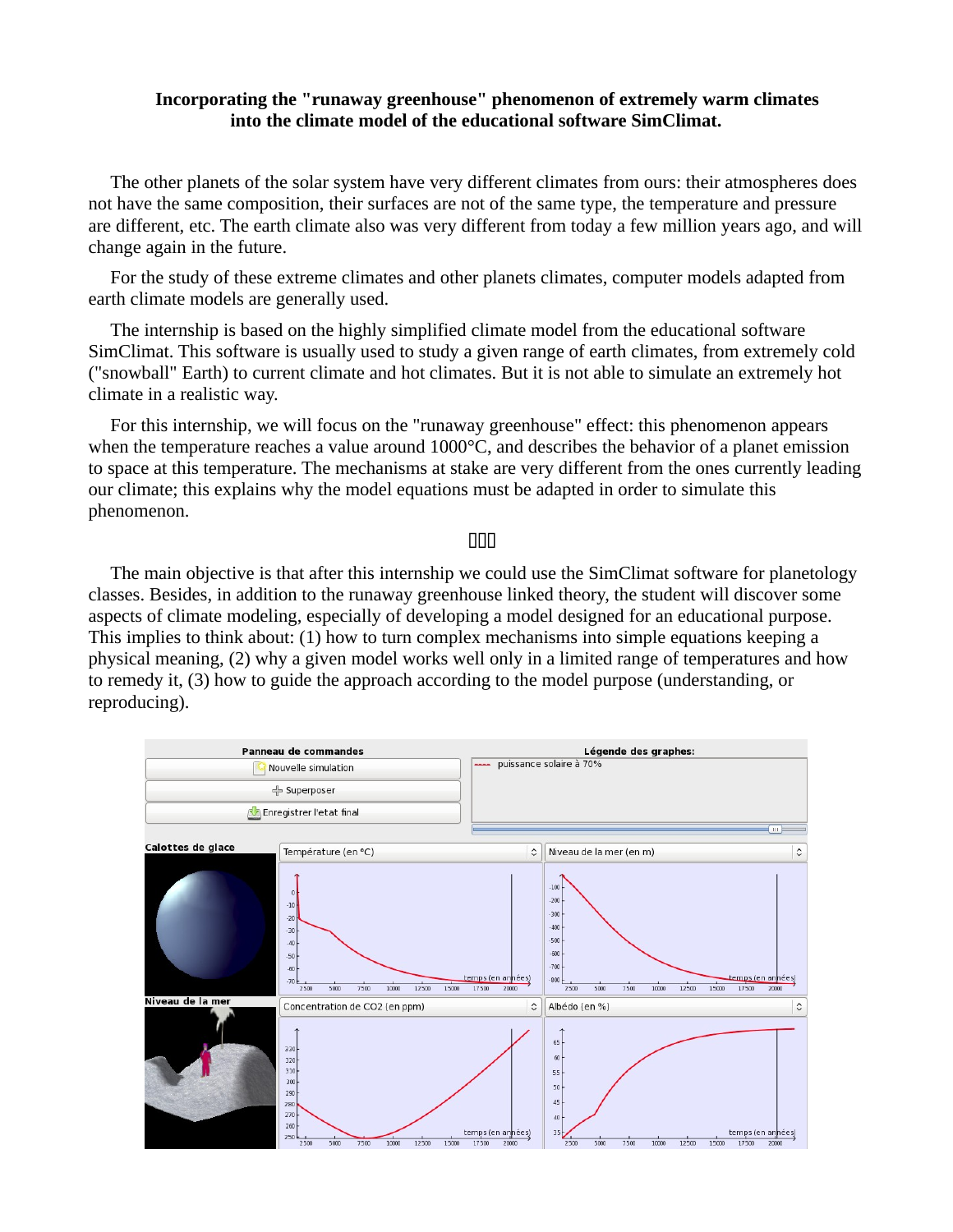### **Supplementary notes for the supervisor**

#### Reference papers:

Kasting, J. F., 1988: Runaway and Moist Greenhouse Atmospheres and the Evolution of Earth and Venus. *ICARUS*, 74, 472-494, doi: 10.1016/0019-1035(88)90116-9.

Pierrehumbert, R. T., 2010: *Principles of Planetary Climate*. Cambridge University Press.

### Main concept to be explained to the student: the runaway greenhouse effect

(A) The temperature rises: more and more longwave radiation is emitted from the surface and the atmosphere.

(B) All the longwave radiation emitted from the surface is absorbed by the atmosphere. The atmosphere keeps on warming but it also thickens; both effects compensate so that the outgoing longwave radiation  $(F_{IR})$  is stable.

(C) The planet is so hot that it emits within near-visible wavelengths, which the atmospheric water vapor does not absorb. Consequently the outgoing longwave radiation can increase again.



FIG. 7. Radiation fluxes and their derived functions versus temperature at the Earth's surface: (a) Net outgoing infrared flux FIR and net incident solar flux Fs.

Kasting 1988

The runaway greenhouse in SimClimat at the current state:

Related equations (see the model documentation for explanations (in french): [http://www.lmd.jussieu.fr/~crlmd/simclimat/logiciel\\_documentation.pdf\)](http://www.lmd.jussieu.fr/~crlmd/simclimat/logiciel_documentation.pdf):

| Radiative Budget:             | $1-\alpha$ FTOAin=1-G $\sigma$ T4                             |
|-------------------------------|---------------------------------------------------------------|
| with G the greenhouse effect: | $G = G0 + GH2O + GCO2$                                        |
| with                          | $GH2O = -Q.GO(1-RH2O(t)p)$ , where $RH2O = psat(T)psat(Tref)$ |
| and                           | $GCO2 = 1.8 \cdot 10 - 2\ln(CO2(t)CO2ref)$                    |

The model thus does not simulate the runaway greenhouse. Indeed, these equations are adapted for a current range of temperatures; they do not represent the fact that the planet does not emit far-infrared at high temperatures but near-visible radiation, neither that there is a limited quantity of water on Earth.

However, there is an important equation in the model which is not mentioned in the documentation and which gives a limit to the greenhouse effect due to water vapor:

for RH2O>10-5, GH2O is actually given by GH2O=-Q.G0(1-RH2O(t)p)(0.3e-RH2O-1110+0.7)

Consequently, the model behaves as follows. For example if a 10,000 years simulation is launched with "the world in 2007" as the initial state, the temperature first increases till reaching 50-60 °C after 5,000 years. From this point, it rises very abruptly to reach 2,250 °C within 1,000 years only. After this abrupt transition, the system is in an equilibrium state at 2,250 °C.

This behavior is due to the water vapor greenhouse effect, and the goal of the internship is to make it more realistic and to give it more physical meaning.